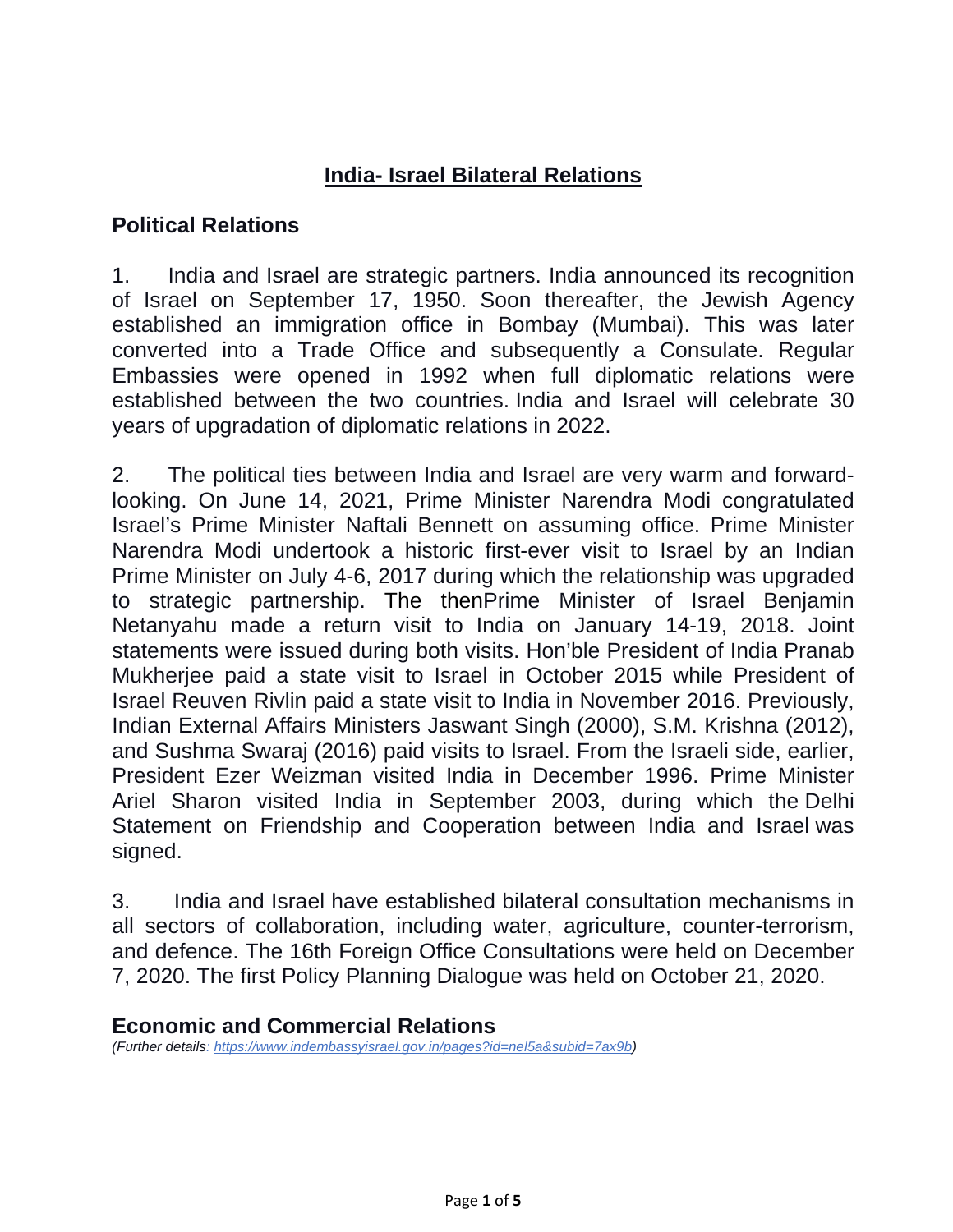4. From US\$ 200 million in 1992, bilateral merchandise trade stood at US\$ 4.14 billion (excluding defence) during the period April 2020 – February 2021 (DGCIS figures - provisional) with the balance of trade being in India's favour. Trade in diamonds constitutes about 50% of bilateral trade. India is Israel's third-largest trade partner in Asia and seventh largest globally. In recent years, bilateral trade has diversified into several sectors such as pharmaceuticals, agriculture, water, IT and telecom. Major exports from India to Israel include precious stones and metals, chemical products and textiles and textile articles. Major imports by India from Israel include precious stones and metals, chemicals and mineral products, base metals and machinery and transport equipment.

5. Indian software companies, notably TCS, Infosys, Tech Mahindra and Wipro are expanding their presence in Israel. During PM Modi's visit in July 2017, the first meeting of the newly established India-Israel CEO Forum took place, while its second meeting took place during PM Netanyahu's visit to India. Israeli companies have invested in India in renewable energy, real estate, water technologies and are also setting up R&D centers and production units in India.

### **Investment**

6. Cumulative FDI from India, as of September 2019, was about US\$ 118 million. During April 2000 – March 2021, Israel's direct FDI into India was reported at US\$ 224.76 million.

# **Agriculture**

7. Under a comprehensive work plan for cooperation in agriculture signed on May 10, 2006, bilateral projects are implemented through MASHAV (Center for International Cooperation of Israel's Ministry of Foreign Affairs) and CINADCO (Centre for International Agricultural Development Cooperation of Israel's Ministry of Agriculture and Rural Development). Agricultural cooperation between the two sides is formalized through threeyear action plans. The two sides are currently implementing the fifth phase of the joint action plan (2021-23).

8. Twenty- nine Centers of Excellence for Horticulture are fully active in twelve Indian states (Bihar, Gujarat, Haryana, Karnataka, Maharashtra,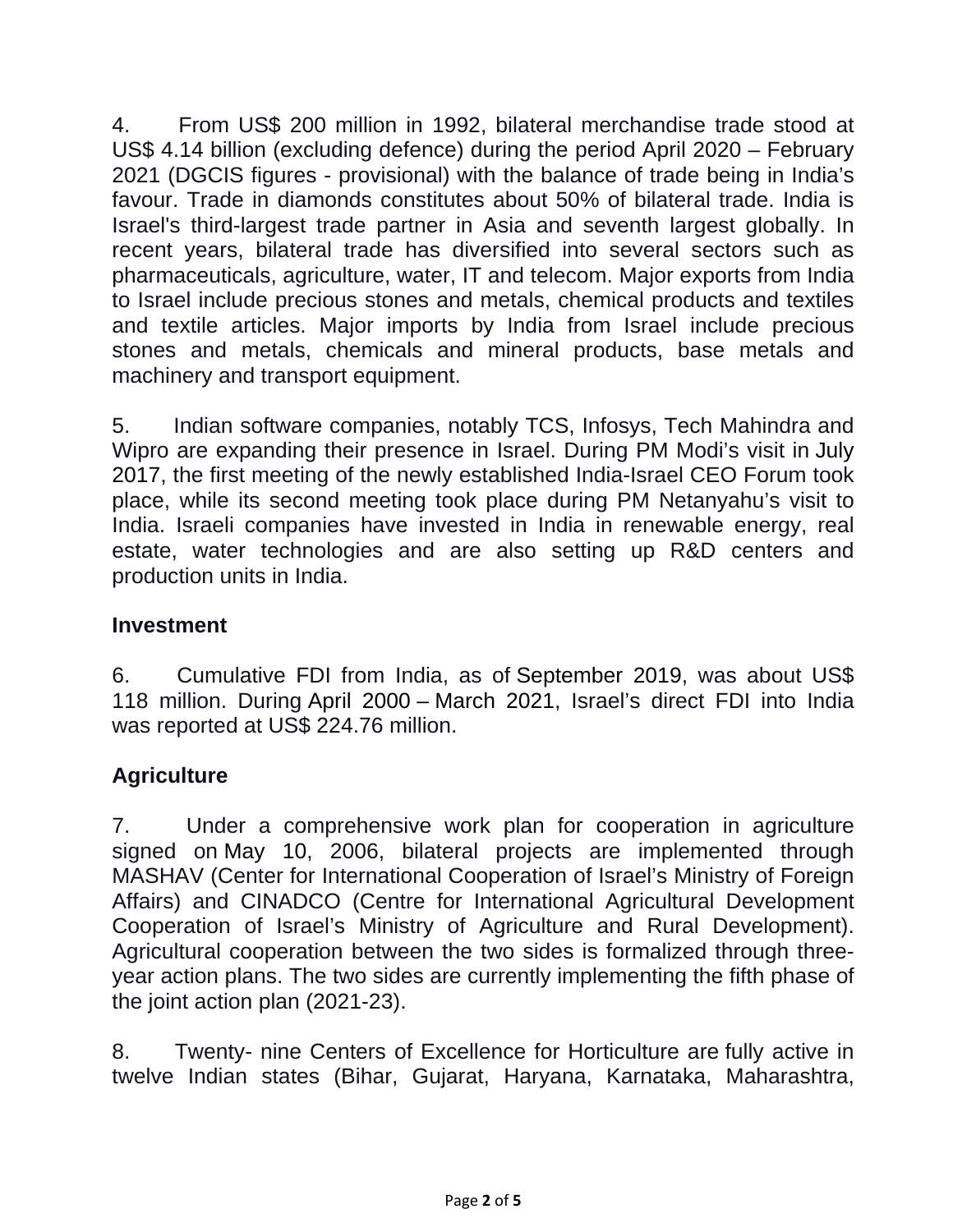Punjab, Rajasthan, Tamil Nadu, Uttar Pradesh, Mizoram, Andhra Pradesh and West Bengal).

## **Defence & Security**

9. There are regular exchanges between the armed forces. As part of regular goodwill visits of Indian ships, three Indian naval ships from the Western Fleet made a port call in Haifa in May 2017. *INS Tarangini*, a naval training ship, made a port call in Haifa in September 2018.

## **Cooperation in S&T and Space**

10. India-Israel cooperation in S&T is overseen by the Joint Committee on S&T, established under the S&T Cooperation Agreement signed in 1993.

11. During the visit of PM Modi in July 2017, a MoU for establishing India-Israel Industrial R&D and Innovation Fund (i4F) by the Department of Science and Technology, India and the National Authority for Technological Innovation, Israel was signed. This MoU, with a contribution of US\$ 20 million from each side over 5 years, is playing an important role in enabling Indian and Israeli enterprises to undertake joint R&D projects and is benefitting eleven projects that have been approved so far under i4F.

12. On December 21, 2020, India and Israel signed an Agreement on cooperation in the fields of health and medicine. The agreement envisages deepening of strategic partnership in the health sector, including in R&D in health, between the two countries.

#### **Culture and Education**

*(Further details on India-Israel education cooperation:<https://www.indembassyisrael.gov.in/pages?id=mep2b> )*

13. The relations between the two peoples go back to more than two millennia. India has welcomed Jews for several centuries and their contribution has enriched Indian culture. India is known in Israel as an ancient nation with strong cultural traditions and as an attractive tourist destination. India and Israel signed a Cultural Exchange Programme (for the period of 2020-23) in August 2020 to facilitate bilateral cultural exchanges spanning all fields of art and culture, including youth exchanges.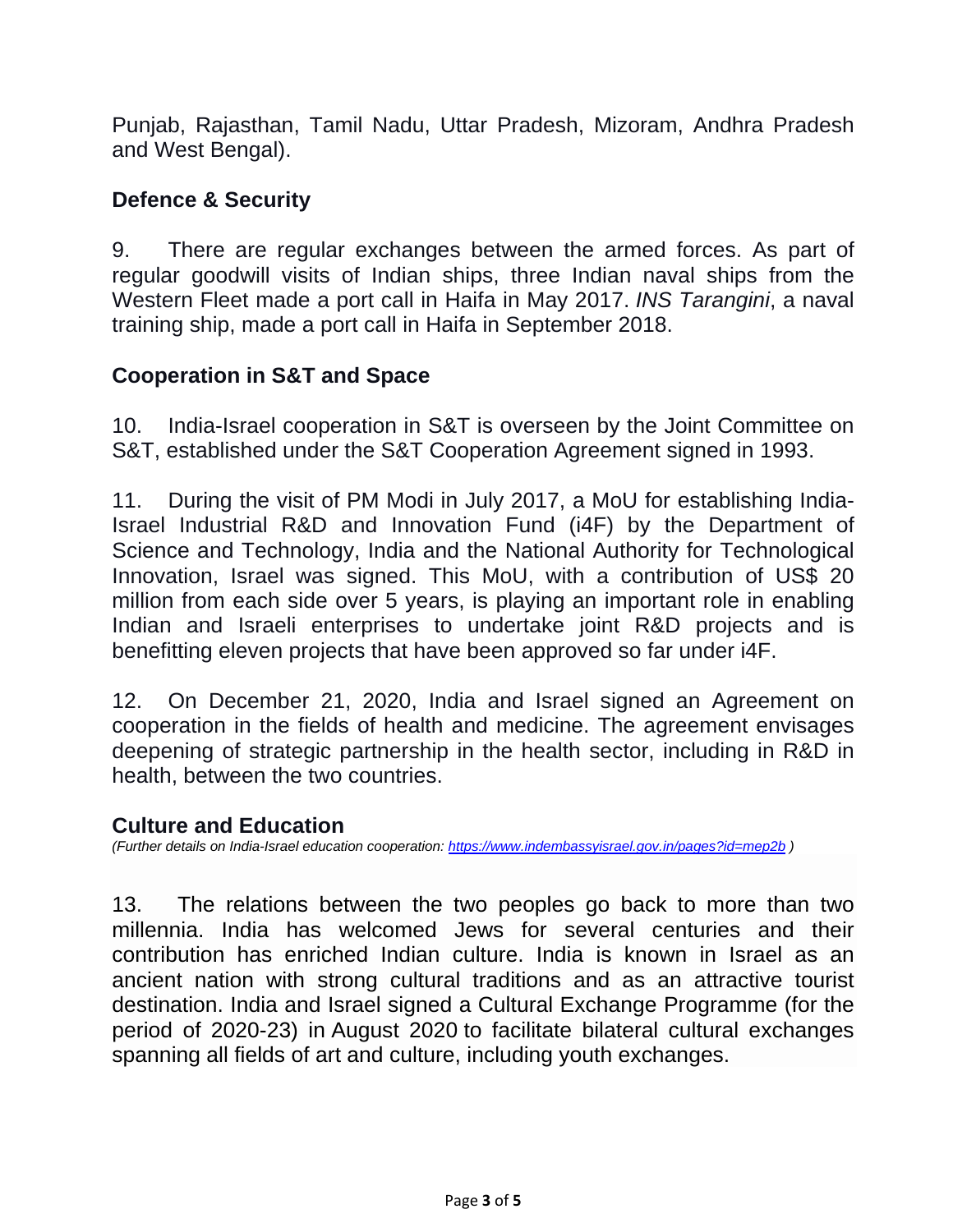14. Tourism and people-to-people contacts have been given a major boost with the commencement of the Air India flights from March 2018 between New Delhi and Tel Aviv, with five flights per week. Israeli carrier, El Al, operates direct flights between Mumbai and Tel Aviv whereas Israeli Arkia Airlines operates flights to Goa (Panaji) and Kerala (Kochi).

15. Yoga and Ayurveda are popular in Israel and the International Day of Yoga is always well-attended and celebrated with great enthusiasm. The Indian Cultural Centre in Tel Aviv started functioning in January 2020 and regularly organises events to promote cultural ties.

16. There are approximately 1200 Indian students in Israel, mostly at the doctoral and post-doctoral levels. Since 2012, Israel has been offering postdoctoral scholarships to students from India in all fields. The Government of Israel also offers short-term summer scholarships for Indian students. India offers ICCR scholarships to Israeli students every year for various courses in Indian institutions. Several courses related to India are taught at Israeli universities.

#### **Indian Community**

*(Further details[:https://www.indembassyisrael.gov.in/pages?id=xboja](https://www.indembassyisrael.gov.in/pages?id=xboja) )*

17. There are approximately 85,000 Jews of Indian-origin in Israel, who are Israeli passport holders. The main waves of immigration into Israel from India took place in the 1950s and 1960s. The majority are from Maharashtra (*Bene Israelis*) and relatively smaller numbers from Kerala (*Cochini Jews*) and Kolkata (*Baghdadi Jews*). In recent years, some Indian Jews from the North-Eastern states of India (*Bnei Menashe*) have been immigrating to Israel. While the older generation still maintains its cultural links with India, the younger generation is increasingly assimilated into Israeli society.

18. Shri Eliyahu Bezalel hailing from Chennamangalam, Kochi, has distinguished himself as an eminent agriculturalist in Israel and became the first Israeli of Indian origin to receive *Bhartiya Pravasi Samman* in 2005. Sheikh Ansari, who manages the Indian Hospice in Jerusalem, a unique Indian connection to the Holy City, was honoured with the *Pravasi Bharatiya Samman* in 2011. In 2017, Dr. Lael Best, an Israeli cardiothoracic surgeon of Indian origin, was also conferred this award.